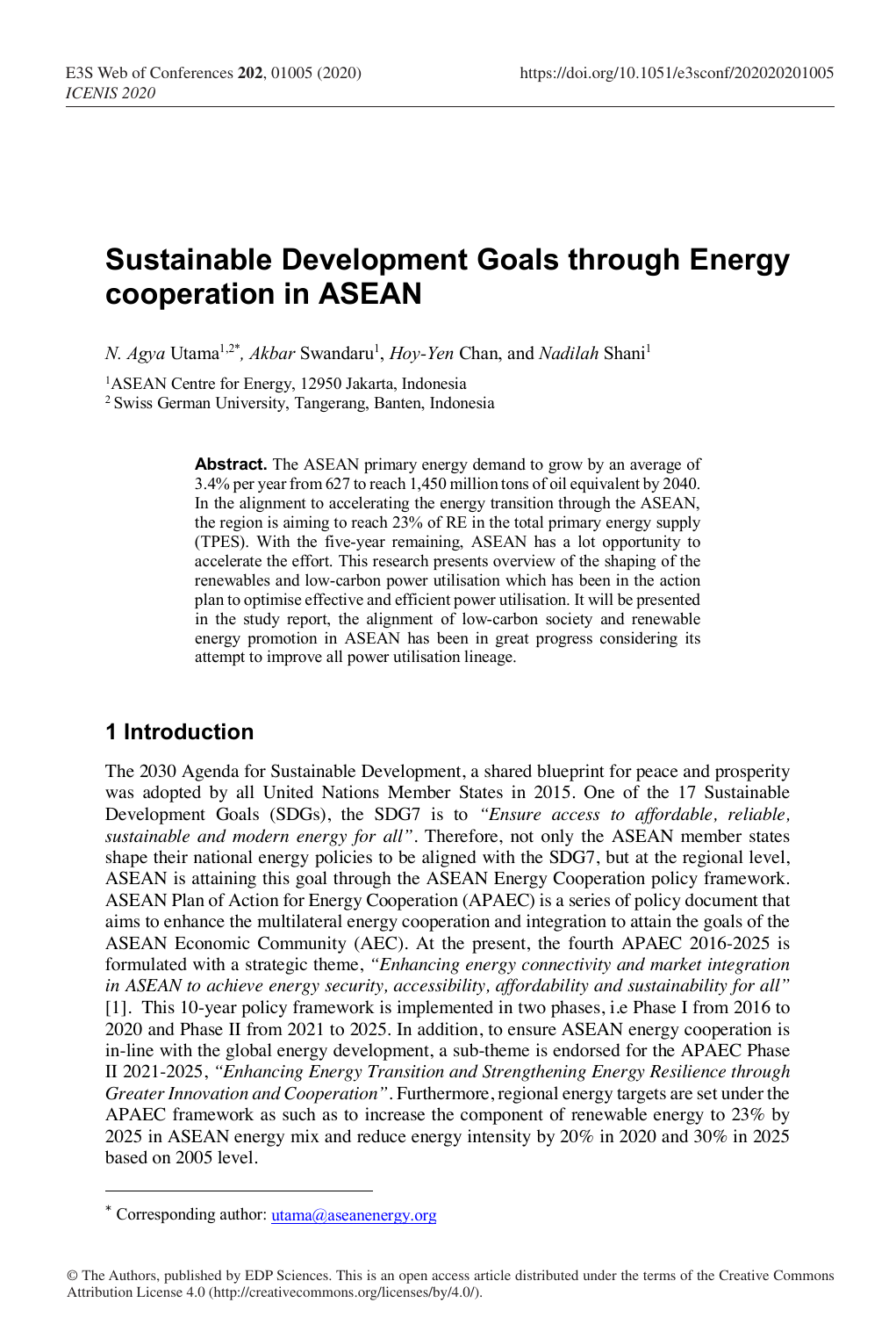Apart from the SDG7, climate change mitigation from the energy sector is relevant to the SDG 13 on "Climate Action". In September 2019, ASEAN submitted a joint statement to the United Nations Climate Action Summit with key ASEAN targets for energy transition and transportation [2]. The submitted energy transition targets are the renewable energy and energy efficiency targets of the APAEC 2016-2025, whereas the transportation target is to reduce the average fuel consumption per 100 km of new light-duty vehicles sold in ASEAN by 26% between 2015 and 2025. Therefore, not only the APAEC is a policy framework in attaining sustainable energy, but also a cornerstone of regional climate action in addressing climate change. The ASEAN energy cooperative efforts are thus crucial, and this was acknowledged in the Intended Nationally Determined Commitments (INDCs) of member states. For instance, Brunei acknowledged the importance of the regional energy cooperation network in knowledge-sharing and capacity-building [3]; while Lao PDR noted that the expansion of hydropower needs regional cooperation on power trading across neighbouring countries such as Cambodia, Vietnam, Thailand and Singapore [4].

The demand in primary energy in the region is expected to grow by an average of 3.4% per year from 627 to reach 1,450 million tons of oil equivalent in 2040, according to the ASEAN Center for Energy's (ACE's) 5th ASEAN Energy Outlook [5]. In ASEAN, coal accounts for around 15% (72 GW) of power generation in the region and is expected to double its capacity by 2040. Coal resource is abundant in ASEAN for many years to come, forecasted to be about 12–14 billion metric tons in 2035, which would be an important energy sources for ASEAN in ensuring energy affordability, security and resilience. In the other hand, with the increasing issue of climate change, there is a need for coal to adapt so it can play a role for energy transition in ASEAN. With a proper technology coal could play role on providing 'a competitive' energy supply therefore inline with the aim to achieve the SDG7.

### **2 Progress and achievements of SDG7 and SDG13 in the Southeast Asia**

The United Nations Economic and Social Commission for Asia and the Pacific (UN ESCAP) recently published a progress report on the Asia and the Pacific SDG [6]. As shown in **Figure 1**, the achievements of SDG7 and SDG13 in Southeast Asia are relatively low compared to the other SDGs. The report found that only the indicator of access to electricity is on-track, while the renewable energy (RE) share is declining in this region. Not only the RE share is off-track, but the progress is also on a reverse trend. Unless immediate actions are taken, otherwise the share of RE in total final energy consumption by 2030 will be lower than it was in 2015. In order to achieve the SDG7 targets, efforts on deploying the RE share and reliance on clean energy will need to be accelerated by more than 80% and 20% respectively. On the other hand, none of the SDG13 indicators are on-track, moreover the resilience and adaptive capacity in this region is also on a reverse trend. Furthermore, CO2 emissions from fuel combustion will need to be further reduced by nearly 70% to achieve the 2030 target. Therefore, accelerating the energy transition through the ASEAN energy policy framework is the key in achieving the SDGs 7 and 13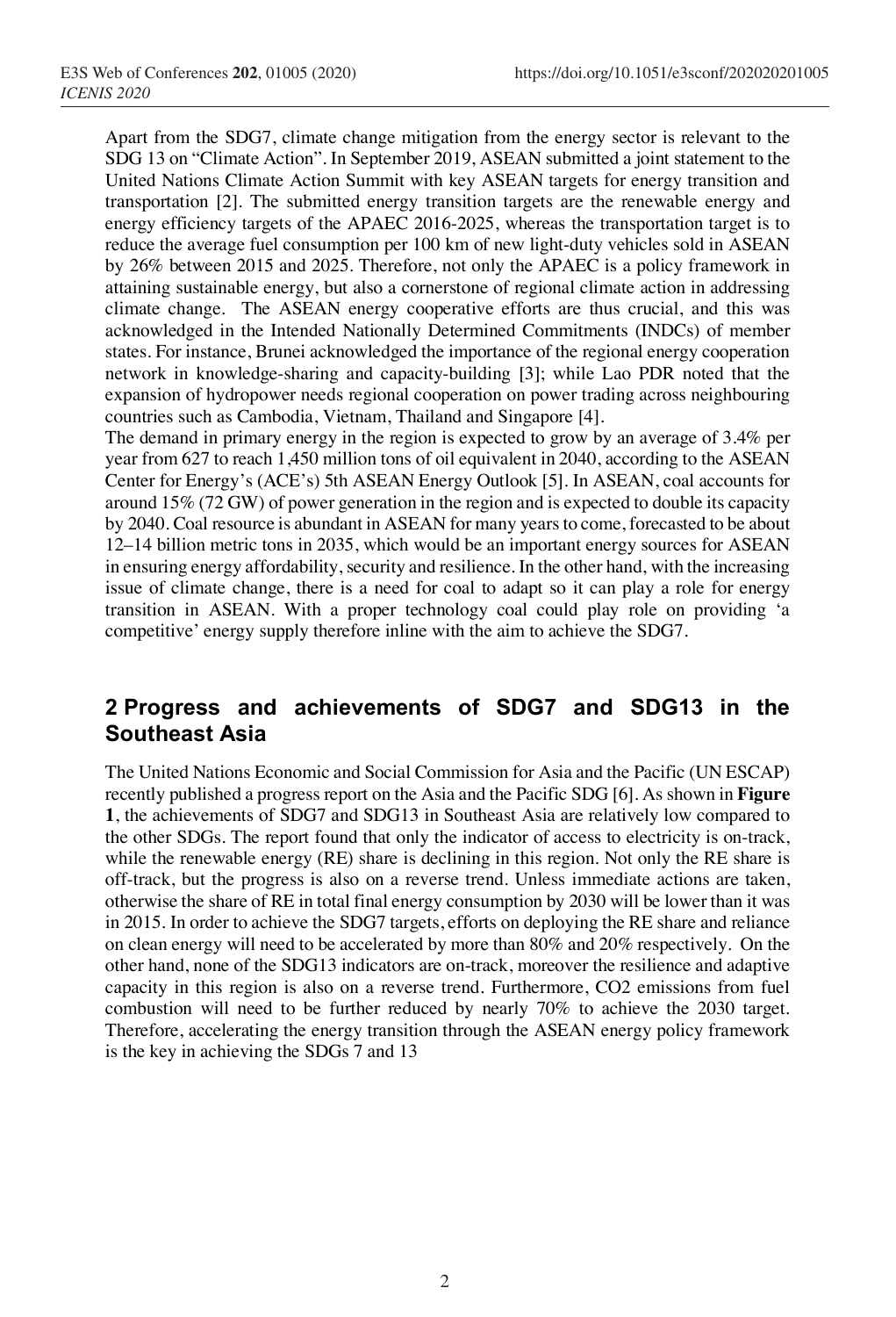

**Figure 1** Southeast Asia SDG progress in 2019 [6]

#### **3 Progress and achievements of EE & RE in the Southeast Asia**

While each of ASEAN Member States (AMS) has its own national energy target, the regional cooperation also has agreed to pursue an aspirational target of renewable energy (RE) and energy efficiency (EE). ASEAN is aiming to reach 23% of RE in the total primary energy supply (TPES), however, at the current progress, the share is still around  $14.3\%$  (Figure 2)[7]. With the five-year remaining, ASEAN has a lot opportunity to accelerate the effort. Looking into the detail statistic, half of the current RE share is contributed by the electricity sector. In order to achieve the target, it is foreseen that 42% of ASEAN generation needs to be from renewables which is approximately 165 GW RE installed in total [5] .

Moreover, ASEAN needs to boost the effort in putting higher injection of RE in transport sector and heat. Biofuel will play more and more roles in increasing the RE share, noting that several ASEAN countries such as Indonesia and Thailand have ambitious target in using higher blend of biofuels for their transport fuels. To encourage more massive RE injection in ASEAN power sector, stronger regional connectivity has a significant role, as it is one of pathways to address resource mismatch based on geographic and temporal variation as it will enable clean energy sharing among ASEAN Member States and neighbouring countries [8].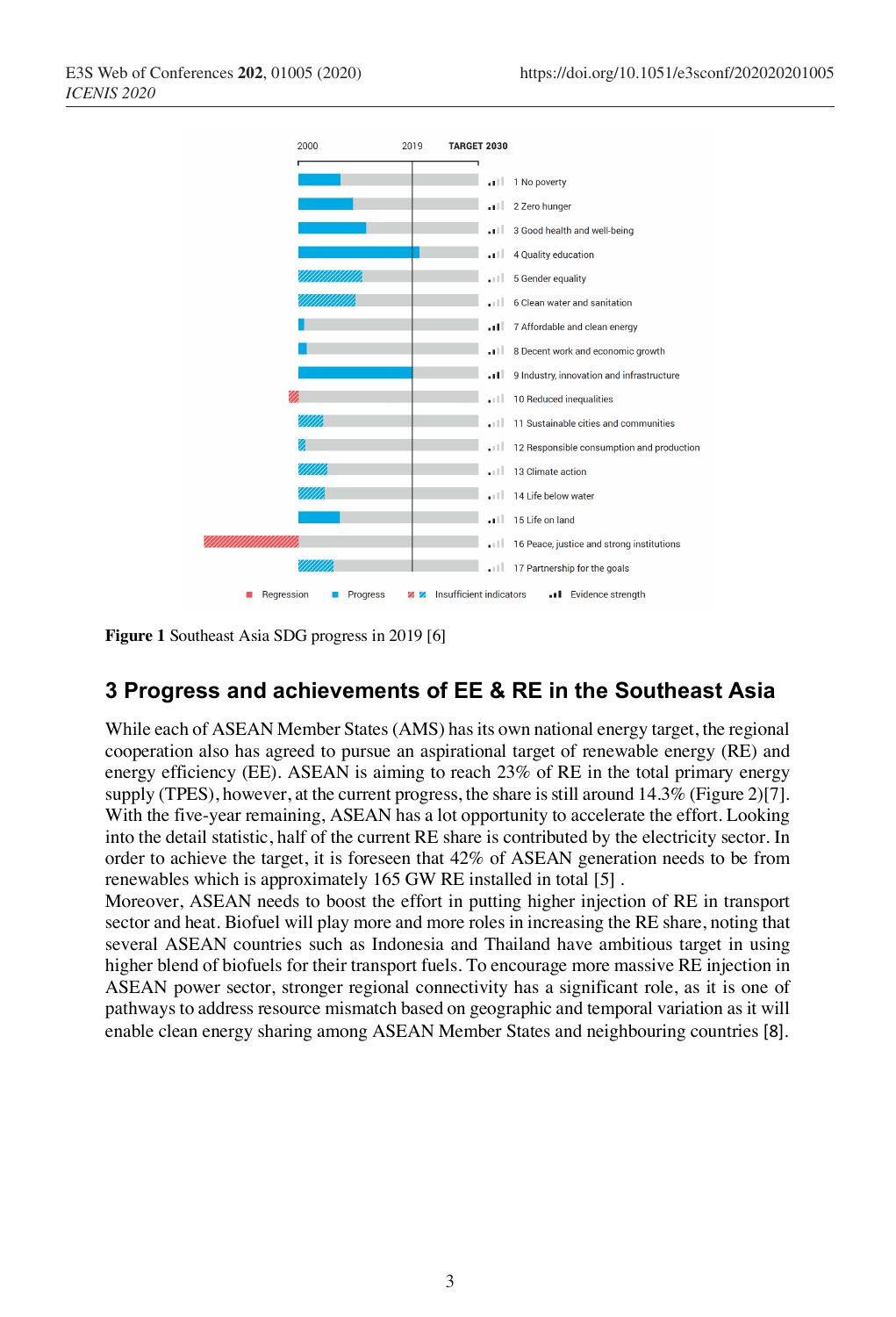

**Figure 2** ASEAN APAEC target progress: RE share and EI reduction [7]

In energy efficiency, ASEAN is committed to reach 30% energy intensity (EI) reduction in 2025 by 2005 levels. At the moment, ASEAN is well-on-track so far to achieve the target as the energy intensity has been reduced by 24.4% in 2017 as seen in Figure 2 above [7]. In addition, some AMS have established plans to promote EE, calling for energy saving targets and the implementation of EE&C measures[5]. However, to be able to track which EE efforts and policies are effective and which one to be improved, more define target and measurement of energy intensity in sectoral basis is required. Hence, the region could come up with more accurate and efficient effort in further reducing the energy intensity.

#### **4 ASEAN Low-carbon power generation: status and plans**

ASEAN electricity sector is still dominated by fossil fuels, mainly gas and coal (Figure 3). According to [9], ASEAN will foresee a growing role of coal and RE in the future. Under the scenario where ASEAN countries achieve their national target, coal-fired power plants are projected to grow from 63 GW in 2015 to 95 GW in 2025, and to 196 GW in 2040. While natural gas comprises the largest installed capacity in 2015 with a share of 37.3%, coal power plants are projected to surpass the installed capacity of natural gas in 2025. It is very likely that the region will still be dependent on coal in the near future, considering the abundance of its reserve in several AMS.



**Figure 3** Projection of ASEAN installed capacity under ASEAN Target Scenario [5]

Following the AMS RE target, RE share will grow significantly in the power mix (Figure 4). There will be a shift in power generation from the formerly dominant natural gas to coal and RE, where RE will become the largest power source in 2025. At the moment, the most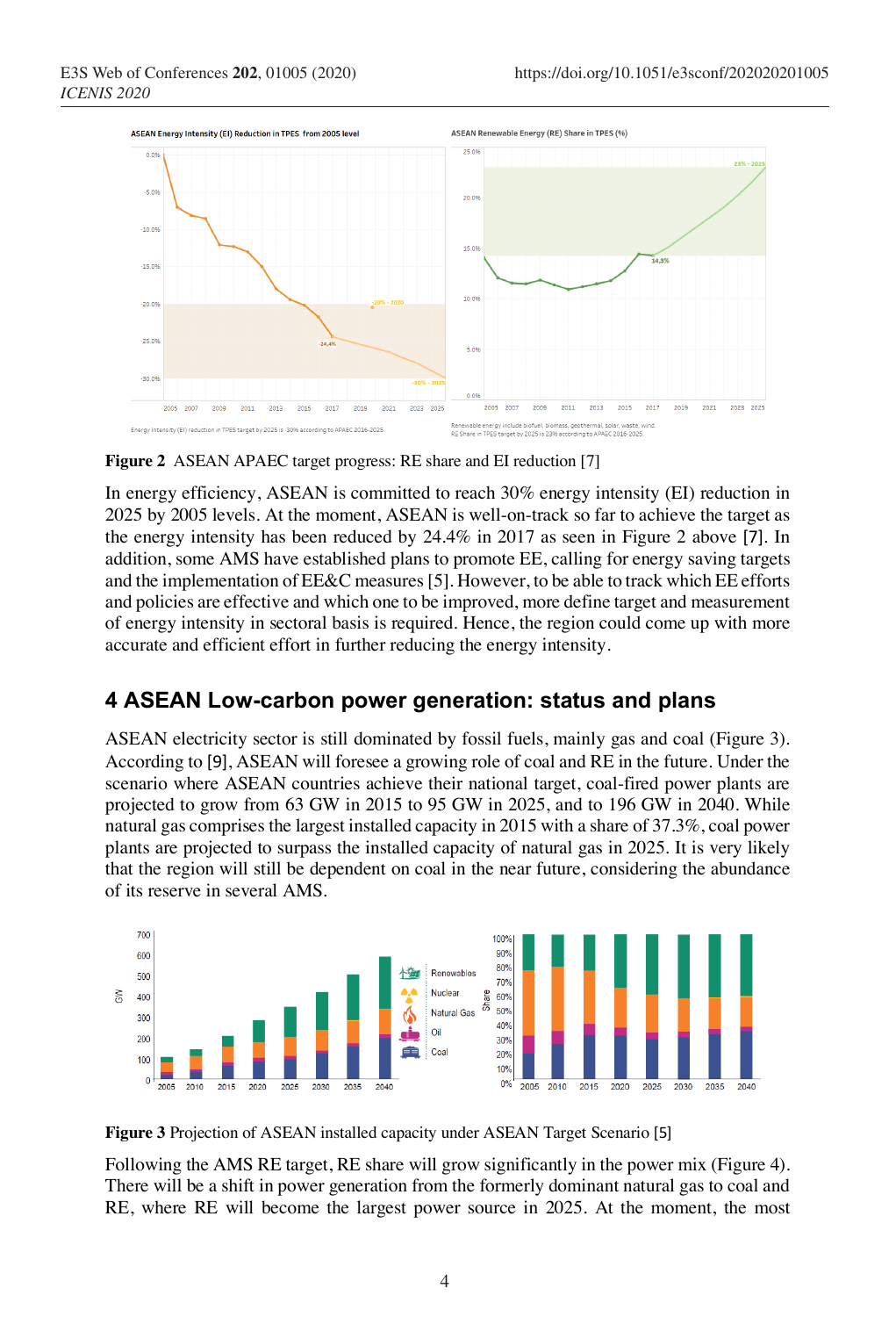dominating RE in the power mix are geothermal and hydropower. While hydropower will still dominate in the future, variable RE utilization is also increasing significantly, especially solar. Global declining RE cost as well as supportive policies and incentive are the main enabler of higher RE utilization in the region. AMS with leading variable RE installation like Vietnam, Thailand, Malaysia and Philippines, has been implementing feed-in-tariff policies and other fiscal incentive to create the RE market in the country.



**Figure 4** Projection of ASEAN RE installed capacity under ASEAN Target Scenario [5]

### **5 Energy transition pathway to low-carbon society: Indonesia**

#### **5.1 Status, Plans, and Implementations on Policy Level**

Indonesia boast for its ambitious target for establishing low-carbon power generation. This can be indicated by their National Energy Policy to endorse the national energy policy to promote renewable energy share target of 23% by 2025, along with its and energy elasticity target of <1 [9]. The projection of the renewable energy shares is even expected to reach up to 31% by 2050. This is referred to the Indonesia's Presidential Decree No.22 Year 2017 concerning the National Energy General Plan [10]. It seems Indonesia's PDP was made aligned with the target, considering previous PDP, the Electric Power Supply Plan year 2017 - 2026: Electric Power Supply Plan developed by state-owned electricity company (PLN) features plan for renewable energy share in power mix target of 22.4% in 2026. With the renewable is pushed toward in the energy projection, more low-carbon power generation are expected to be taken place in the future. As expressed in National Energy Policy (Kebijakan Energy Nasional/ KEN) Presidential Regulation No. 79 Year 2014 [9], Indonesia aimed its target of Primary Energy Supply on year 2025 for 400 MTOE, whereas on year 2050 for 1,000 MTOE. The target for Final Energy Consumption on year 2025 are expected by 1.4 TOE, whereas on year 2050 is 3.2 TOE. In regard to the power generation capacity, Indonesia aimed to reach 115GW by the year 2025, and 430GW by year 2050.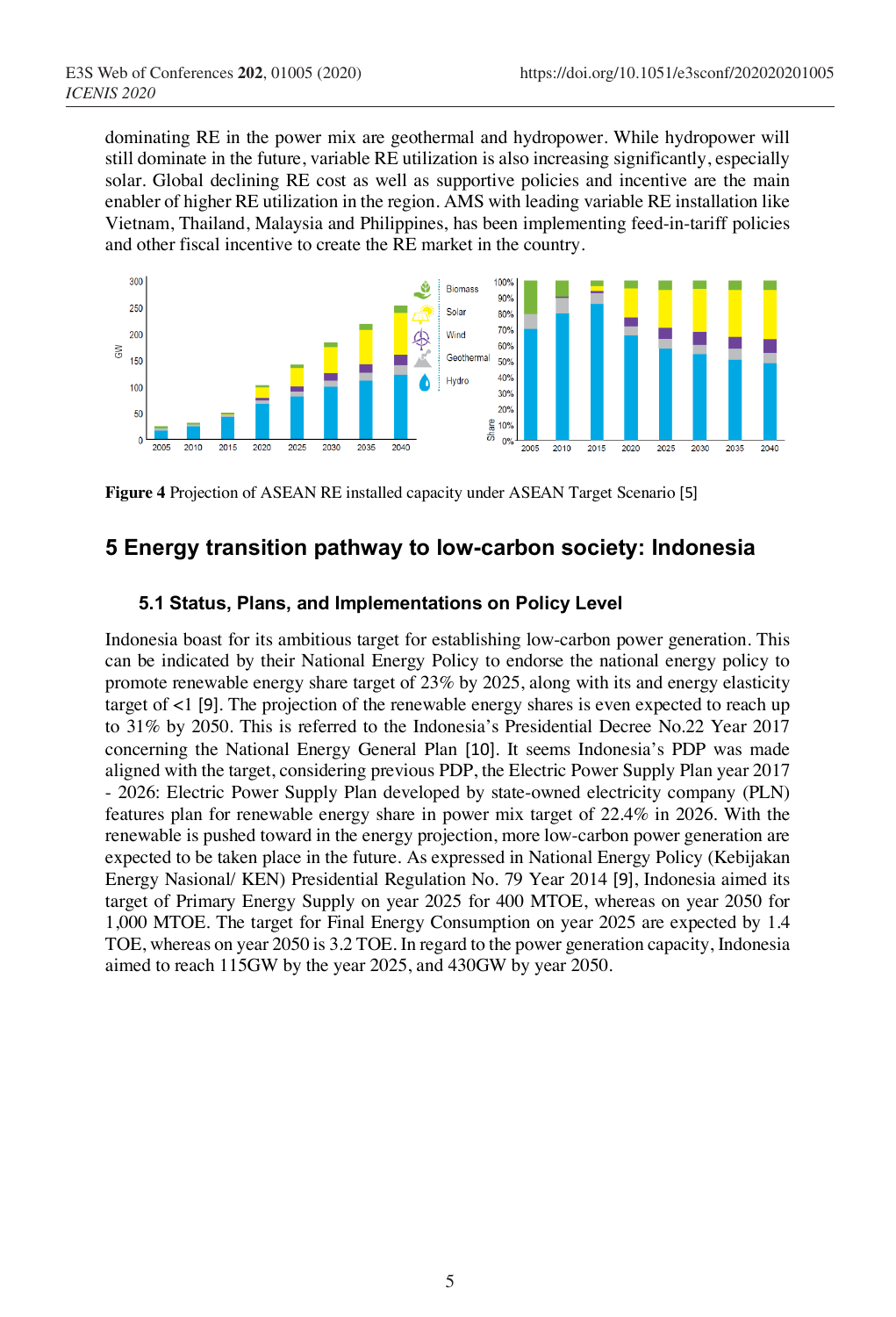| Type of policy                            |                                                     | Philippines | Vietnam   | Indonesia | Malaysia  | Thailand  | ore<br>Singapo | Myanmar | PDR<br><b>GE</b> | ambodia<br>Ö | Brunei<br>Darussalam |
|-------------------------------------------|-----------------------------------------------------|-------------|-----------|-----------|-----------|-----------|----------------|---------|------------------|--------------|----------------------|
| Regulatory policies                       | Renewable energy in INDC or NDC                     |             |           |           | $\bullet$ |           |                |         |                  |              |                      |
|                                           | Renewable energy targets                            |             |           | $\bullet$ | $\bullet$ | $\bullet$ |                |         |                  |              | $\bullet$            |
|                                           | Feed-in tariff/auctions/premium payment             |             |           |           | ٠         | $\bullet$ |                |         |                  |              |                      |
|                                           | Net metering/billing/direct consumption-supply      |             |           | $\bullet$ | ٠         |           | ٠              |         |                  |              |                      |
|                                           | Biofuel blend obligation/mandate/target             |             |           |           |           |           |                |         |                  |              |                      |
|                                           | Electric utility quota obligation/RPS               |             |           |           | $\bullet$ |           |                |         |                  |              |                      |
|                                           | <b>Tradable REC</b>                                 |             | $\bullet$ |           |           |           |                |         |                  |              |                      |
|                                           | Renewable heat obligation/mandate                   |             |           |           |           |           |                |         |                  |              |                      |
| Fiscal incentives and<br>public financing | <b>Tax incentives</b>                               |             |           |           | ٠         |           |                |         |                  |              |                      |
|                                           | Public investment/loans/grants/subsidies/rebates    |             |           |           |           |           |                |         |                  |              |                      |
|                                           | Reductions in sales, CO <sub>2</sub> , VAT or taxes |             |           |           | ٠         | $\bullet$ |                |         |                  |              |                      |
|                                           | Tendering                                           |             |           |           | $\bullet$ |           | ٠              |         |                  |              |                      |
|                                           | Investment or production tax credits                |             |           |           |           |           |                |         |                  |              |                      |
|                                           | <b>Energy production payment</b>                    |             |           |           |           | ٠         |                |         |                  |              |                      |

**Table 1** Indonesia's regulatory framework compared to other ASEAN countries (2020) [11]

The realisation of the pathway to low-carbon society has been seen exemplified in some pilot policy scheme. The Indonesia National Energy Council (DEN) aimed Target of energy elasticity <1 on year 2025, with adjustment according to economic growth. This realisation is also observed in the aim for action plan on reducing energy intensity  $\lt 1\%$  per year until year 2025. DEN also marked their aim to reduce high-carbon power consumption, such as coal by 30% of the energy mix by 2025 and 25% by 2050. DEN also forecast the oildependency reduction by 25% of the energy mix by 2025 and 20% by 2050 [11]. Further, the Indonesia Energy Plan (RUKN) [12] along with the utility PDP (RUPTL) [13] has been seen on track to establish agenda on prioritising the use of RE to improve National economy, while on the same time, optimise the use of national gas and new energy (hydrogen, coal bed methane, liquified coal, and gasified coal), and minimise the use of oil.

In regard to the establishment for the energy quality standard for domestics, MEMR also endorse Minimum Energy Performance Standards (SKEM) for Air Conditioning (AC) and Energy Saving Label [14]. This standard requires all domestic manufacturer and importer to apply SKEM and Energy Saving Level for AC in Indonesia's market. In addition, this regulation apply to AC with specification: single split wall mounted, cooling capacity of 27,000 BTU/ hour for inverter and non-inverter type. With such remarkable policy endorsements, Indonesia government committed to push strong support for low-carbon power utilisation as means to pathway low-carbon society in Indonesia.

Indonesia energy policy on RE covers wide range of regulation on energy as well as financial incentives, start from RE in NDC, RE target up to the utility quota obligation or RPS. While on the financial incentives the country implement tax incentives up to investment pr production tax credits. Those policy will increase 25% the share of RE in 2030. However some challenges still lays ahead, when some of the policies is not being implemented well enough, for instance the involvement of banking system still remains low when the RE industry still categorizing with high risk investment. The government should take an action to take over the risk by providing warranty to the financial sectors.

#### **5.2 Practices and Implementations**

Some action plans on high level even are seen and compromised in practice level in order to streamline the target. According to Indonesia Ministry of Energy and Mineral Resources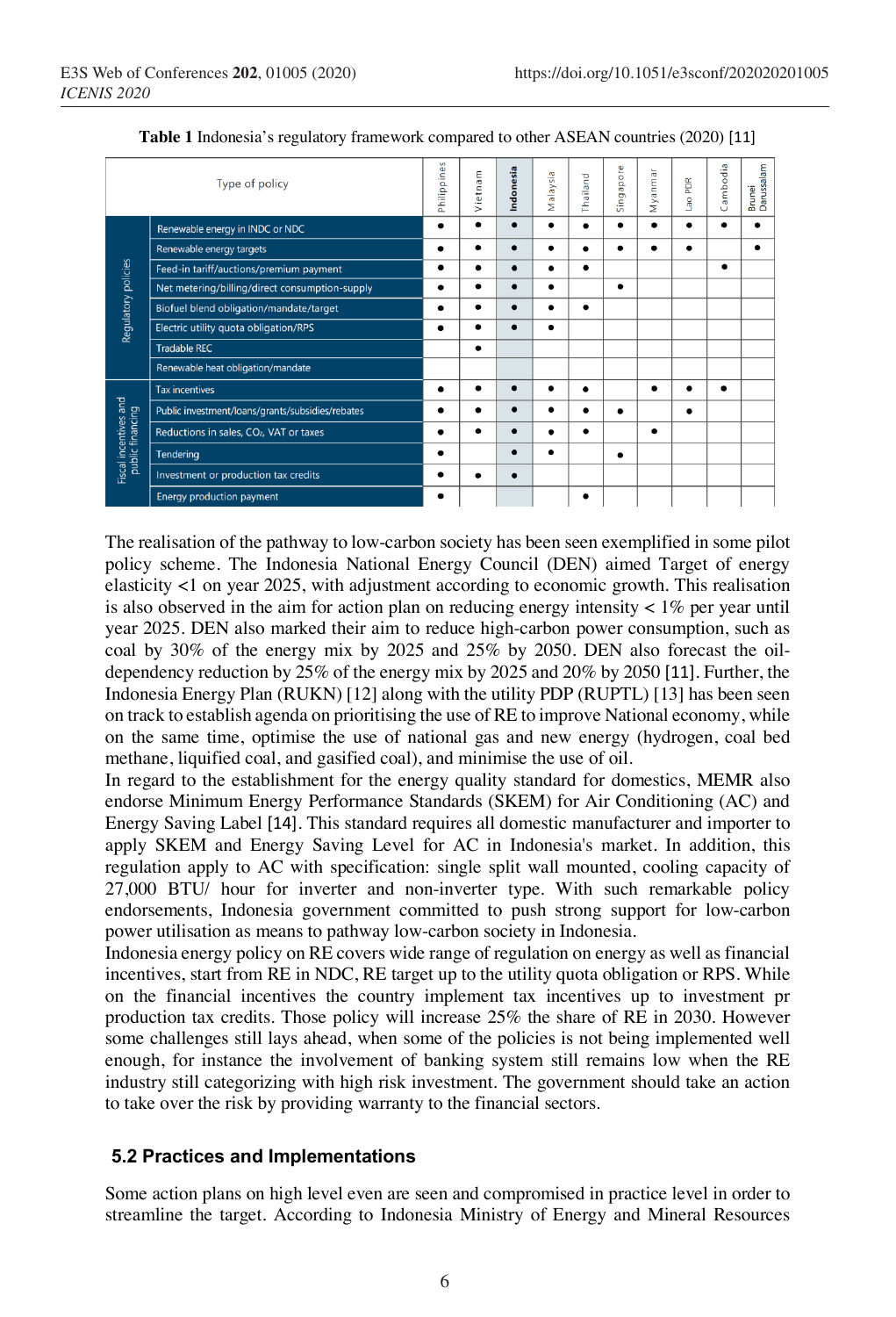(MEMR), these action plans can be divided into building sector, energy sector, transportation sector, and industry sector [15, 16].

In the building sector, some action can be seen, such as increasing number of houses with piped natural gas connection. The city gas for household program based on RUEN will be expected to reach 4.7 million household connections by 2025. To meet the target of city gas development in RUEN, there is a need to connect 1 million household connections per annum [11]. Further there is increased efficiency of household appliances and the implementation of mandatory energy management for energy-intensive users. For instance, In the last several years, the government has revoked energy subsidies such as subsidy for gasoline RON 88 (premium) and electricity for high income households[11], and the implementation of energy conservation partnership programme between MEMR and Asia Pacific Energy Research Centre (APERC) [17].

For energy sector, direct application can be seen in the conversion of Substitution of LPG to Induction Stove (2025: 0.5%) and LPG substitution with DME (Dimethyl Ether) (2050: 20%) [11]. Further, energy action plan to pave low-carbon and more efficient power generation can be indicated by the application of Presidential Instruction No. 13/2011 on Energy and Water Saving (Presidential Instruction No. 13 Year 2011), to push of biodiesel and biogas utilisation. Energy sector enhancement can be seen as well through some action in the development of the B30 biodiesel to cut costs, boost palm oil [18], and even Indonesia has started trial use of 40 percent biodiesel (B40) fuel in March 2020 [19].

On the transportation sector, some example can be observed on the utilisation of natural gas as fuel for urban public transports, such as in Jakarta. This action plan is also streamlined with the development of Intelligent Transport System, the reformation of transit, the construction of North South Mass Rapid Transport (MRT), the construction of Soekarno-Hatta Airport railway track, and the construction of Jakarta Monorail. The action to path lowcarbon society in Indonesia can be seen even in the building of non-motorized transport lanes (pedestrian and bicycle lines).

In the industry sector, the action can be seen in some examples. Street Lighting Project under ADB Grant energy efficiency (Jakarta Local Government) for Rp. 2.4 Billion on 2016 with energy saving up to 73,6 MWh. The pilot for ISO 50001 Energy Management System of worth 10.3 Billion from 2015 to 2017 with potential energy saving up to 1409,5 GWh, whereas the project endowment were part-taken by UNIDO (United Nations Industrial Development Organization) [20].

## **6 conclusion**

The 2030 Agenda for Sustainable Development, a shared blueprint for peace and prosperity was adopted by all United Nations Member States. The establishment of SDG7 together with SDG 13 on climate change mitigation from the energy sector endorse the ASEAN to submit a joint statement to the United Nations Climate Action Summit with key ASEAN targets for energy transition and transportation.

In order to achieve the key ASEAN targets for energy transition and transportation, efforts on deploying the RE share and reliance on clean energy will need to be accelerated by more than 80% and 20% respectively. Furthermore, CO2 emissions from fuel combustion will need to be further reduced by nearly 70% to achieve the 2030 target. Therefore, accelerating the energy transition through the ASEAN energy policy framework is the key in achieving the SDGs 7 and 13.

ASEAN is aiming to reach 23% of RE in the total primary energy supply (TPES). With the five-year remaining, ASEAN has a lot opportunity to accelerate the effort. Particularly for Indonesia, the country boasts for its ambitious target for establishing low-carbon power